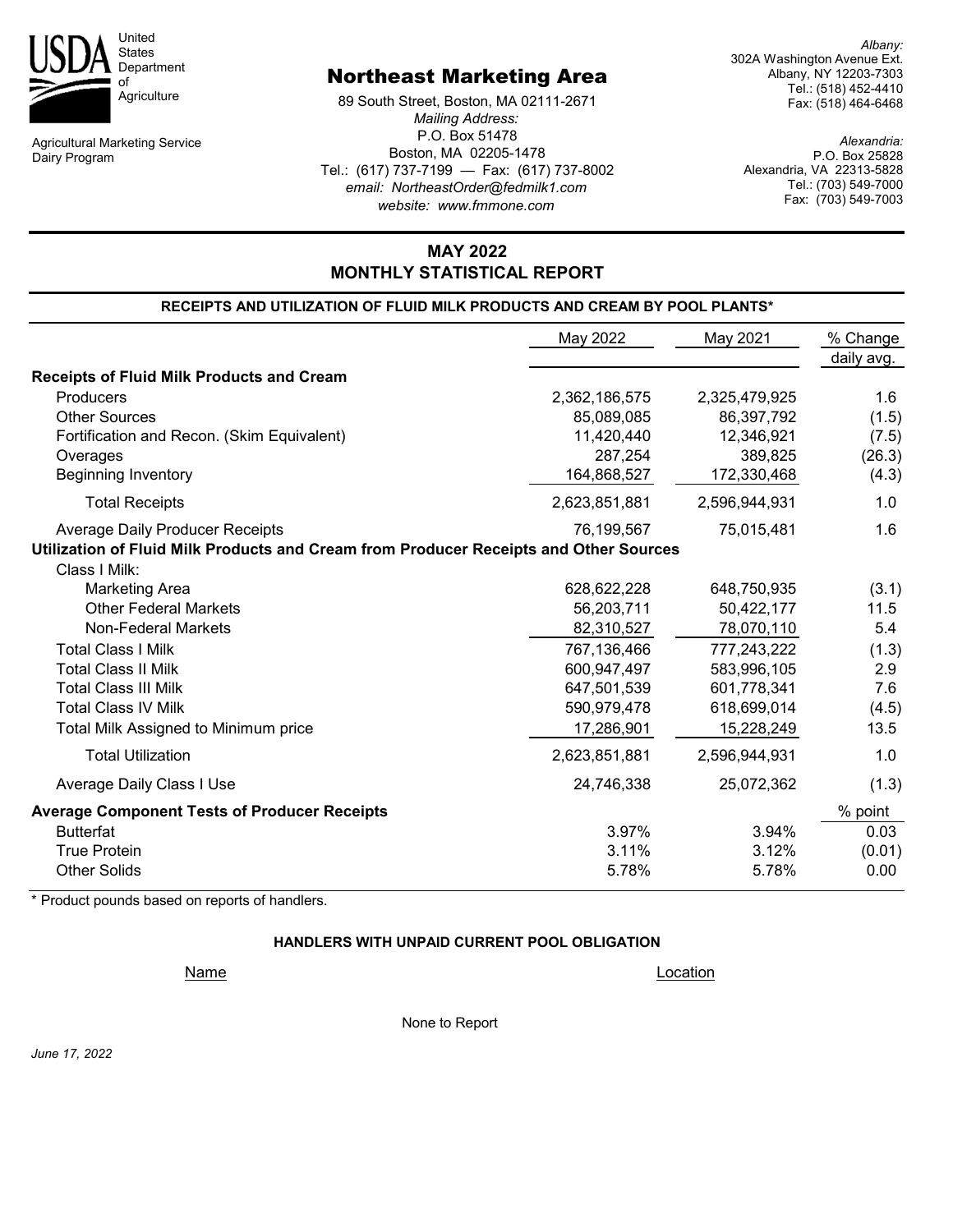#### NORTHEAST MARKETING AREA

#### Page 2 **UTILIZATION OF FLUID MILK PRODUCTS AND CREAM BY POOL PLANTS**

|                                                   | May 2022                  | <b>Butterfat</b> | May 2021                  | <b>Butterfat</b> |
|---------------------------------------------------|---------------------------|------------------|---------------------------|------------------|
|                                                   | pounds                    | percent          | pounds                    | percent          |
| <b>Class I Milk*</b>                              |                           |                  |                           |                  |
| <b>Whole Milk</b>                                 | 216,076,731               | 3.26             | 211,603,347               | 3.27             |
| Organic Whole Milk                                | 14,415,125                | 3.26             | 18,725,975                | 3.29             |
| Reduced Fat Milk (2%)~                            | 118,559,799               | 1.92             | 134,208,009               | 1.93             |
| Organic Reduced Fat Milk                          | 16,064,245                | 1.35             | 18,343,830                | 1.40             |
| Lowfat Milk $(1%)~$                               | 83,733,169                | 0.95             | 93,173,931                | 0.99             |
| FatFree Milk (skim)~                              | 34,392,192                | 0.11             | 38,502,754                | 0.10             |
| <b>Flavored Whole Milk</b>                        | 8,117,994                 | 2.82             | 4,161,953                 | 3.34             |
| Flavored Lower Fat Milk#                          | 34,721,034                | 0.59             | 28,521,873                | 0.71             |
| <b>Buttermilk and Eggnog</b>                      | 1,646,263                 | 1.52             | 1,898,578                 | 1.30             |
| Shrinkage, Overages & Interhandler Difference     | 16,156,720                | 6.59             | 12,908,149                | 7.32             |
| <b>Ending Inventory</b>                           | 84,738,956                | 2.15             | 86,702,536                | 2.13             |
| Total Class I in Marketing Area                   | 628,622,228               | 2.26             | 648,750,935               | 2.23             |
| Class I out of Marketing Area                     | 138,514,238               | 2.20             | 128,492,287               | 2.13             |
| <b>Total Class I Utilization</b>                  | 767,136,466               | 2.25             | 777,243,222               | 2.22             |
| <b>Class II Milk**</b>                            |                           |                  |                           |                  |
| Packaged Cream                                    | 70,342,834                | 21.15            | 68,172,676                | 18.05            |
| Nonpool Bulk                                      | 68,789,473                | 8.66             | 71,300,517                | 9.33             |
| Bakery, Candy, and Soup Products                  | 57,468,983                | 4.57<br>1.44     | 58,446,764                | 4.42             |
| <b>Cottage Cheese</b><br><b>Ricotta Cheese</b>    | 29,667,188                |                  | 29,460,937                | 1.67             |
|                                                   | 14,902,288                | 7.03             | 13,285,161                | 4.55             |
| Sour Cream and Aerated Cream                      | 10,060,692                | 17.17<br>0.75    | 10,828,960                | 16.92<br>0.82    |
| Yogurt                                            | 239,265,723<br>16,107,699 | 2.06             | 221,636,475<br>18,767,426 | 1.58             |
| Class II Beverages                                |                           |                  |                           |                  |
| Ice Cream, Desserts, Condensed, and Mixes         | 92,501,548                | 10.95            | 90,230,312                | 11.53            |
| Shrinkage, Overages & Interhandler Difference     | 1,841,069                 | 8.50             | 1,866,877                 | 1.34             |
| <b>Total Class II Utilization</b>                 | 600,947,497               | 6.50             | 583,996,105               | 6.34             |
| <b>Class III Milk**</b>                           |                           |                  |                           |                  |
| Nonpool Bulk and Condensed Products               | 29,037,488                | 1.83             | 16,522,812                | 6.00             |
| American-Type Cheeses                             | 222,774,291               | 4.05             | 196, 152, 249             | 4.07             |
| Cream Cheese                                      | 85,573,958                | 11.47            | 77,638,704                | 12.89            |
| Italian-Type Cheeses                              | 266,519,820               | 3.05             | 263,486,653               | 3.08             |
| Swiss and Other-Type Cheeses                      | 43,721,758                | 4.39             | 47,977,923                | 3.56             |
| Shrinkage, Overages & Interhandler Difference     | (125, 776)                | N/A              | 0                         | 0.00             |
| <b>Total Class III Utilization</b>                | 647,501,539               | 4.54             | 601,778,341               | 4.79             |
| <b>Class IV Milk**</b>                            |                           |                  |                           |                  |
| Nonpool Bulk                                      | 15,397,800                | 13.24            | 16, 142, 455              | 8.38             |
| <b>Condensed Products</b>                         | 22,597,044                | 2.42             | 29,898,880                | 3.47             |
| <b>Butter</b>                                     | 28,859,923                | 46.63            | 25,609,855                | 48.81            |
| <b>Dried Milk Products</b>                        | 416,857,156               | 0.23             | 431,779,606               | 0.33             |
| Shrinkage, Overages & Interhandler Difference     | 21,590,086                | 3.90             | 21,432,104                | 4.12             |
| <b>Ending Inventory</b>                           | 83,883,107                | 5.86             | 92,416,610                | 5.25             |
| Skim Equivalent of NFMS to Fortify Class I        | 1,794,362                 | 0.10             | 1,419,504                 | 0.03             |
| <b>Total Class IV Utilization</b>                 | 590,979,478               | 3.85             | 618,699,014               | 3.57             |
| <b>Minimum Price Class</b>                        |                           |                  |                           |                  |
| Animal Feed, Dumpage, and Other Uses <sup>^</sup> | 17,286,901                | 1.85             | 15,228,249                | 1.03             |
| <b>Total Minimum Price Class Utilization</b>      | 17,286,901                | 1.85             | 15,228,249                | 1.03             |
| <b>Total Utilization</b>                          | 2,623,851,881             | 4.15             | 2,596,944,931             | 4.05             |

\* Does not include in-area route sales from producer-handlers, exempt plants, or plants fully or partially regulated by other federal orders. Derived from reports submitted by pooled handlers. # Includes reduced fat, lowfat, and fatfree milk products.

\*\* Includes sales to nonpool manufacturing plants. And the same of the same of the same of the Not applicable.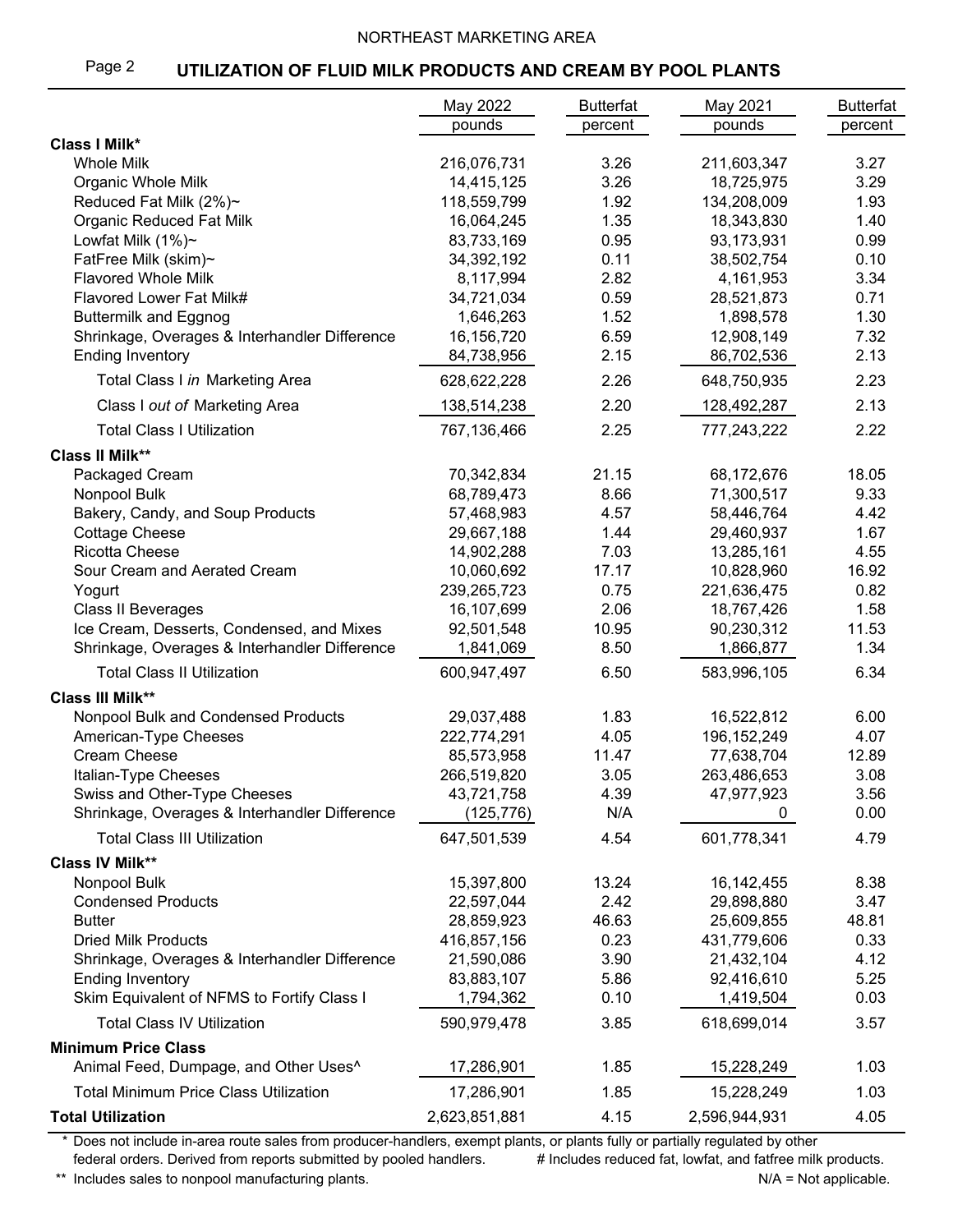#### NORTHEAST MARKETING AREA

#### **MAY RECEIPTS OF PRODUCER MILK, BY STATE**

|                     |                 |           |         |       | Number of |                  | Daily Average   |        |  |
|---------------------|-----------------|-----------|---------|-------|-----------|------------------|-----------------|--------|--|
|                     | Receipts        |           |         |       |           | <b>Producers</b> |                 | Output |  |
| <b>State</b>        | 2022            | 2021      | 2022    | 2021  | 2022      | 2021             | 2022            | 2021   |  |
|                     | thousand pounds |           | percent |       |           |                  | pounds per farm |        |  |
| CT                  | 36,918          | 37,152    | 1.6     | 1.6   | 66        | 72               | 18,044          | 16,645 |  |
| ME                  | 48.688          | 49.772    | 2.0     | 2.1   | 164       | 177              | 9,577           | 9,071  |  |
| MD.                 | 61,794          | 65,164    | 2.6     | 2.8   | 248       | 255              | 8,038           | 8,243  |  |
| МA                  | 15,535          | 16,122    | 0.6     | 0.7   | 74        | 79               | 6,772           | 6,583  |  |
| <b>NH</b>           | 18.135          | 18,715    | 0.8     | 0.8   | 69        | 72               | 8,478           | 8,385  |  |
| NY                  | 1,230,275       | 1,185,068 | 52.1    | 51.0  | 3,039     | 3,188            | 13,059          | 11,991 |  |
| PA                  | 699.591         | 705.860   | 29.6    | 30.3  | 3,810     | 3,852            | 5,923           | 5,911  |  |
| VT                  | 218.934         | 220,595   | 9.3     | 9.5   | 495       | 522              | 14,267          | 13,632 |  |
| <b>Other States</b> | $32,317 \#$     | 27,032##  | 1.4     | 1.2   | 470       | 329              | 2,218           | 2,650  |  |
| Total/Avg.          | 2,362,187       | 2,325,480 | 100.0   | 100.0 | 8,435     | 8,546            | 9,034           | 8,778  |  |

# Represents restricted data for the states of Delaware, Georgia, Indiana, Kentucky, Michigan, Minnesota, New Jersey, North Carolina, Ohio, Rhode Island, Virginia, West Virginia, and Wisconsin.

## Represents restricted data for the states of Delaware, Indiana, Kentucky, Michigan, Minnesota, New Jersey, North Carolina, Ohio, Rhode Island, Virginia, West Virginia, and Wisconsin.

#### **RECEIPTS OF PRODUCER MILK BY PLANT LOCATION DIFFERENTIAL AT WHICH PRICED**

| Location<br>Differentials*<br>dollars/cwt | Class I     | Class II    | Class III   | Class IV    | <b>Total Receipts</b> | Percent<br>of Total<br>Receipts |
|-------------------------------------------|-------------|-------------|-------------|-------------|-----------------------|---------------------------------|
| 3.15 and above                            | 69,663,209  | 25,576,530  | 46,519,633  | 3,656,694   | 145.416.066           | 6.2                             |
| $3.00 - 3.10$                             | 223.173.138 | 75.377.270  | 27.156.280  | 121.746.098 | 447.452.786           | 18.9                            |
| $2.80 - 2.95$                             | 154.082.415 | 108.177.895 | 63.504.221  | 184.917.503 | 510.682.034           | 21.6                            |
| $2.60 - 2.70$                             | 86.499.012  | 28,451,280  | 95,819,393  | 3,549,857   | 214,319,542           | 9.1                             |
| $2.40 - 2.55$                             | 76.792.692  | 208,973,567 | 94.587.598  | 52.552.525  | 432,906,382           | 18.3                            |
| 2.35 and below                            | 67,815,203  | 126,988,587 | 307,996,799 | 108,609,176 | 611,409,765           | 25.9                            |
| Market Total                              | 678.025.669 | 573,545,129 | 635,583,924 | 475,031,853 | 2,362,186,575         | 100.0                           |

\* Differentials have been combined in ranges to assure confidentiality of data.

#### **SIX MONTHS OF MAILBOX PRICES FOR THE NORTHEAST ORDER AND SUB REGIONS\***

|                    | October 2021 | November 2021 | December 2021 | January 2022              | February 2022 | March 2022 |
|--------------------|--------------|---------------|---------------|---------------------------|---------------|------------|
|                    |              |               |               | dollars per hundredweight |               |            |
| Northeast Order    | 18.81        | 20.43         | 21.38         | 24.03                     | 24.76         | 25.46      |
| Sub Regions:       |              |               |               |                           |               |            |
| <b>New England</b> | 19.54        | 21.04         | 22.07         | 24.62                     | 25.35         | 25.82      |
| <b>New York</b>    | 18.79        | 20.33         | 21.28         | 24.00                     | 24.90         | 25.54      |
| Pennsylvania       | 18.51        | 20.31         | 21.24         | 23.82                     | 24.24         | 25.19      |
|                    |              |               |               |                           |               |            |

The mailbox price is a calculated number reporting the net price received by dairy farmers at their farm gate or mailbox. Along with applicable federal order prices received by producers, it includes premiums paid and subtracts reported deductions charged to producers.

Page 3